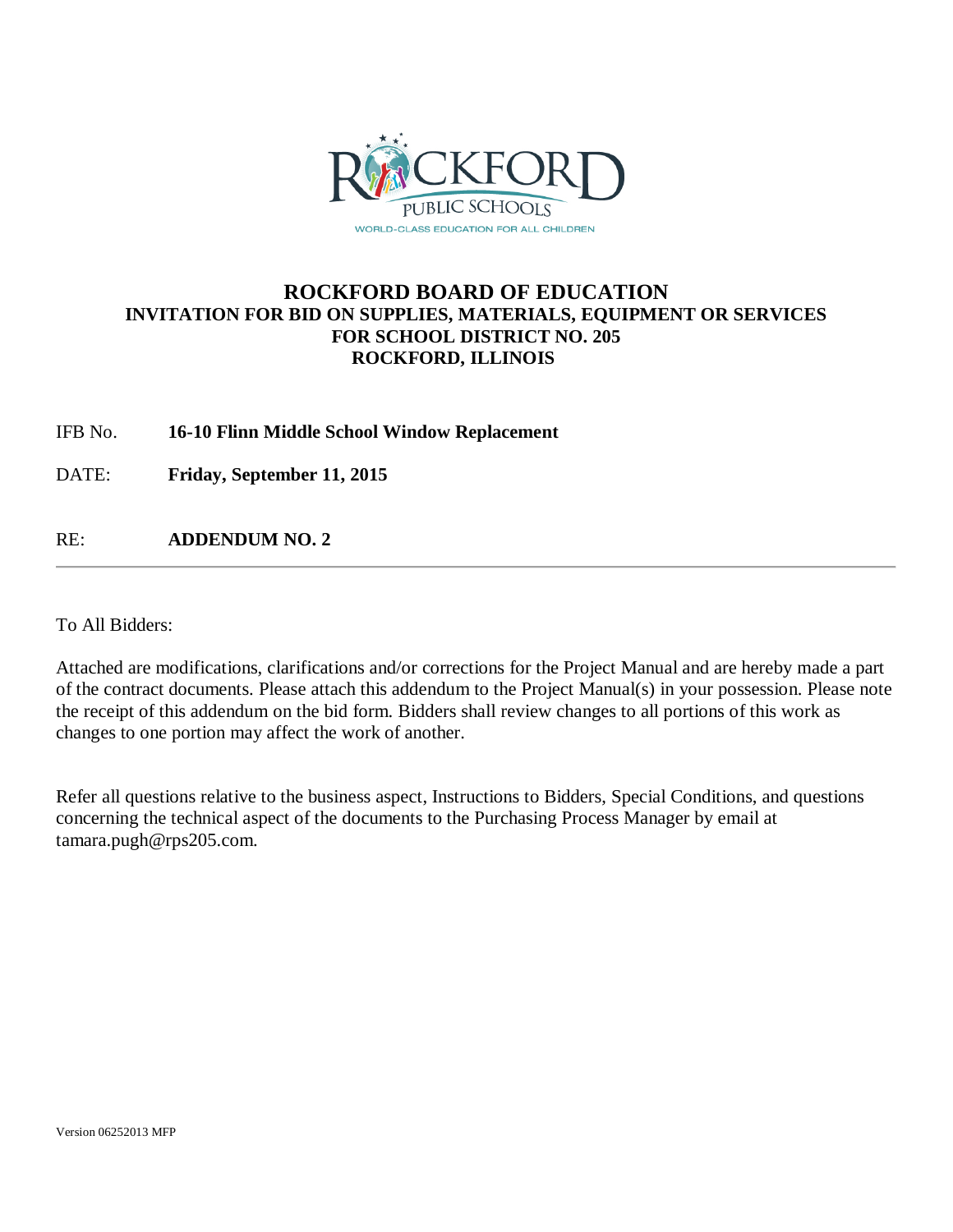# **ADDENDUM TWO**

- Project No.: **14-043**
	- Date: **September 11, 2015**

Subject: **CHANGES to the BIDDING DOCUMENTS**

Project: **WINDOW REPLACEMENT FOR** FLINN MIDDLE SCHOOL ROCKFORD PUBLIC SCHOOLS ROCKFORD, ILLINOIS



From: **RICHARD L. JOHNSON ASSOCIATES, INC. 4703 CHARLES STREET ROCKFORD, IL 61108**

#### To: **ALL PROJECT DOCUMENT HOLDERS**

Please reproduce this Addendum as needed, and attach to the Project Manuals for the above project.

Bidders shall indicate receipt of this and all Addenda in the space provided on the Bid Form. Failure to do so may be sufficient cause to reject the bid.

Sincerely RICHARD L. JOHNSON ASSOCIATES, INC.  $\blacksquare$ 

Scott R. Johnson, AIA, LEED AP

This Addendum consists of: Pages 1 thru 2